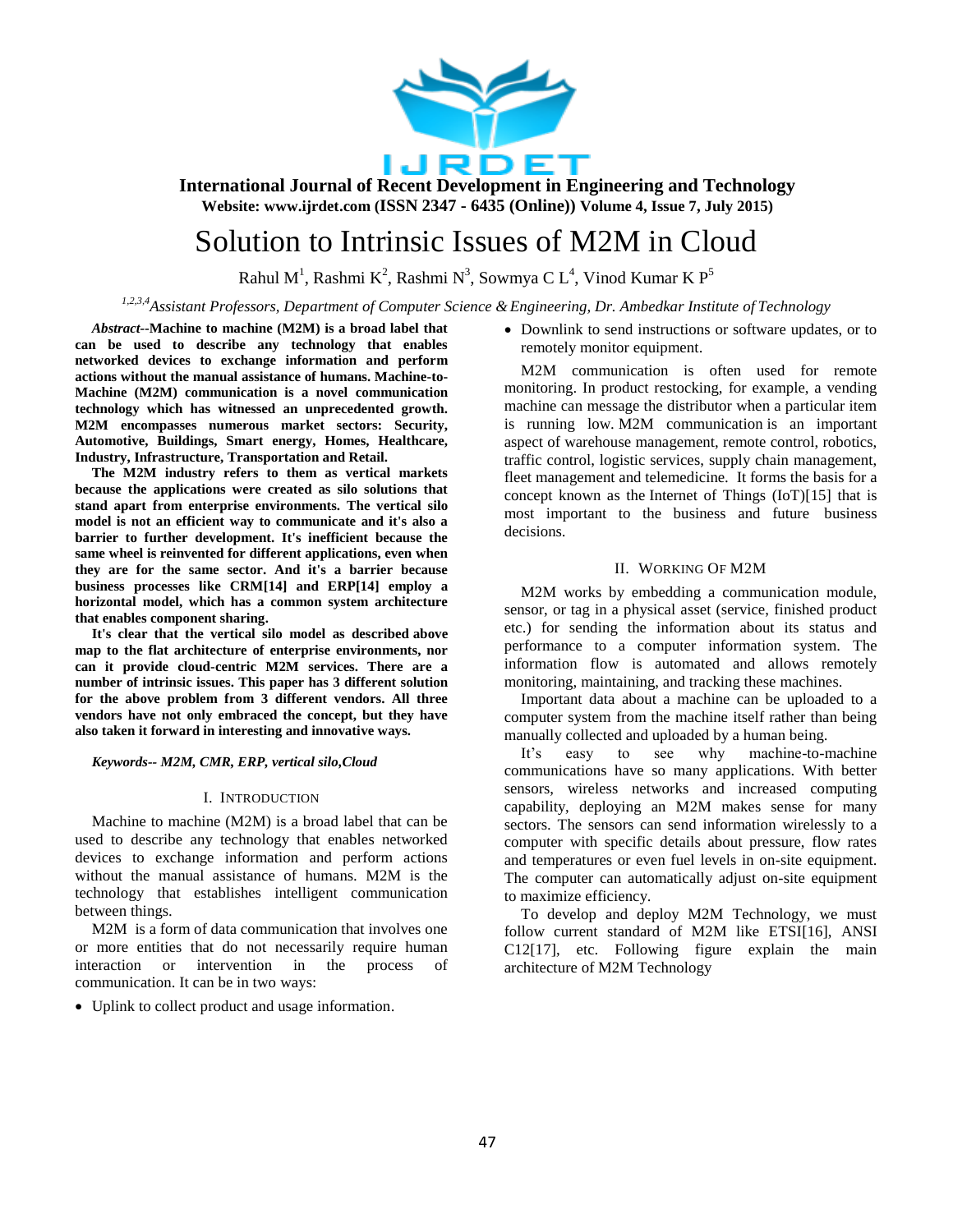



**Figure 1: M2M Architecture**

In the figure 1, we can see 3 main domain of M2M architecture, such as:

- M2M Application Domain
- M2M Network Domain
- M2M Device Domain

M2M Applications Domain provides application for M2M technology, such as server applications and end-user applications. M2M Applications Domain contains 2 part of basic applications:

- Client Application: provide end-user services application
- M2M Application: provides applications that located on the servers, built upon M2M service capabilities and interacting with M2M devices.

M2M Device Domain contains devices that can connect to M2M Network domain. M2M Device Domain can be called as M2M Area Network. We must refers to market requirements to choose the devices for M2M Device Domain. Diverse technologies can be used to support various applications. There are two types of devices for M2M Device Domain:

- Devices that one capable to directly connect to the network and Devices that cannot directly connect to the network domain, requires an M2M gateway in order to connect to the network.
- Proprietary devices: devices that only support proprietary interfaces. Proprietary devices need proprietary gateway to connect M2M network.

M2M Network Domain provides communication network between M2M Application Domain and M2M Device Domain. M2M Network Domain consist two basic part, such as M2M core and M2M service capabilities.

The M2M core network is the central part of the M2M communication network that provides various services to service providers connected via the access network such as GERAN, WiMAX, Satellite, DSL, UTRAN, WLAN or eUTRAN and other mobile network (e.g. 3G, 2G, LTE, 4G). M2M service capabilities are network functions defined to support M2M applications.

To develop of M2M Technology we should study about Technical Report (TR) and Technical Specification (TS). Study about technical report will give you an idea to make standard specifications to your system. After you've got standard specifications, you also need to make technical specifications. There are 3 stage to make standard technical specification of M2M Technology from high level to low level stage:

- M2M Service Requirements
- M2M Functional Architecture
- M2M Communication Interfaces (APIs)
	- III. INTRINSIC ISSUES OF M2M IN CLOUD

M2M communications has the proven ability to reduce costs, save time, boost operational efficiency and improve customer service or just fundamentally change business models from OPEX[18] to CAPEX[19].

M2M encompasses numerous market sectors: Security, Automotive, Buildings, Smart energy, Homes, Healthcare, Industry, Infrastructure, Transportation and Retail. The M2M industry refers to them as vertical markets because the applications were created as silo solutions that stand apart from enterprise environments.

The vertical silo model is not an efficient way to communicate and it's also a barrier to further development. It's inefficient because the same wheel is reinvented for different applications, even when they are for the same sector. And it's a barrier because business processes like CRM and ERP employ a horizontal model, which has a common system architecture that enables component sharing.

It's clear that the vertical silo model as described above map to the flat architecture of enterprise environments, nor can it provide cloud-centric M2M services. There are a number of intrinsic issues.

### IV. SOLUTION TO INTRINSIC ISSUES

The challenge can only be met by starting with a clean slate, which is what the three vendors have stated in this paper. Their solutions are distinctively different but at the same time, they all deliver cloud-centric functionality.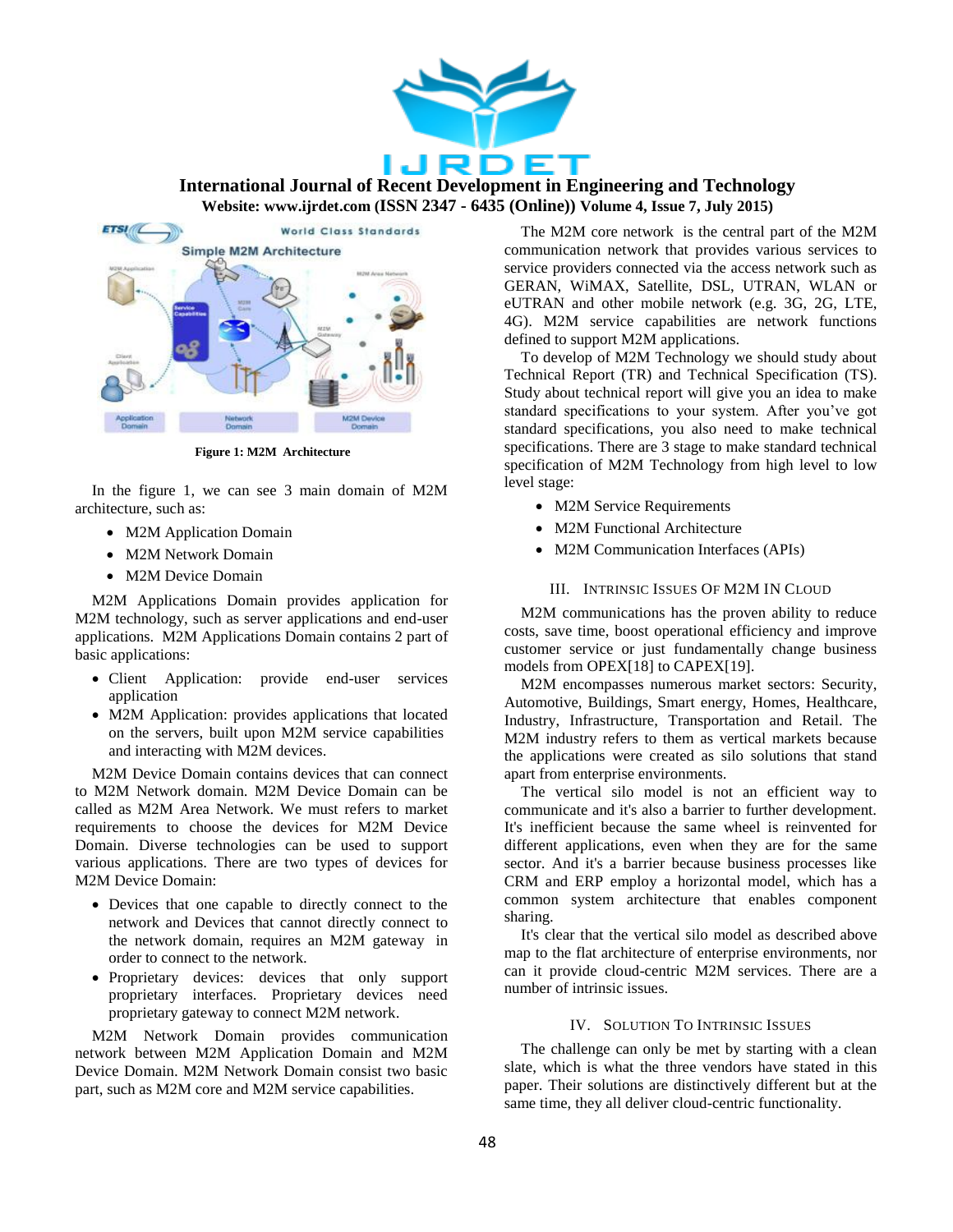

The first solution comes from SensorLogic[20] which has been acquired by Gemalto, a world leader in digital security, they have created a model that handles the complex underlying architecture that is required in virtually all enterprise-grade M2M applications. Network operators, device manufacturers, software vendors and system integrators can use it. The company's cloud-based Service Delivery Platform(SDP) is designed to meet the M2M application development, deployment and management needs of network operators, system integrators, device manufacturers and enterprise IT organizations.

The Application Enablement Platform/SDP scales with your business, which allows you to Connect any type of device over any network combine real-time device data with contextual information from cloud applications and enterprise systems to create actionable business intelligence design, build and manage your applications with ease using pre-built service and tools regardless of the size and scope of your deployment, no matter which networks or what types of devices are involved, the platform is scalable and flexible enough to meet your needs.

That platform comprises embedded software, mobile communications, device protocols, provisioning, and realtime data processing technologies combined with advanced Web services, security, data management, and scalable cloud technologies.

*Service delivery platform(SDP)*

**Application Enablement Platform** 



**Figure 2: Gemalto's Serive Delivery Platform(SDP).**

The above figure shows the Gemalto service delivery platform, which comprises of sensors, machines, devices, vehicles.

The SDP consist of 3 layers, where the top layer is application services, the middle layer is complex event processing and the bottom layer is network and device management where each of them perform specific task.

The platform must also support open network connectivity with respect to network, which means support for GSM, 3G, CDMA and 4G technologies.

The second solution comes from software vendor named Viewbiquity, which provides market-leading, innovative M2M platforms that automate mission-critical business processes[21]. The company is built on a strong foundation of providing innovative services and solutions in the security, communications and surveillance markets for many years. The Concept is quite simple, and it has been divided into 3 simple steps.

In step 1 What Viewbiquity has done is it has divided server functionality between the cloud and the local level as shown in the fig 3. The hosted server enables a single Network Operations Center (NOC) to manage multiple sites and monitor the network performance while supporting multiple devices, applications and resources. In a nutshell, it does the heavy lifting.



**Figure 3: Viewbiquity's Cloud Interface (VCI)**

In step 2 The applications run on one or several off-theshelf computers. They function as a local application server that communicates with the cloud. In addition, the local server (or servers) connects to input and output devices, which can include sensors as well as stand-alone M2M solutions and IP PBXs. These solutions can operate independently or in concert with an application server that's in the cloud. Operation is secure and execution is behind a firewall.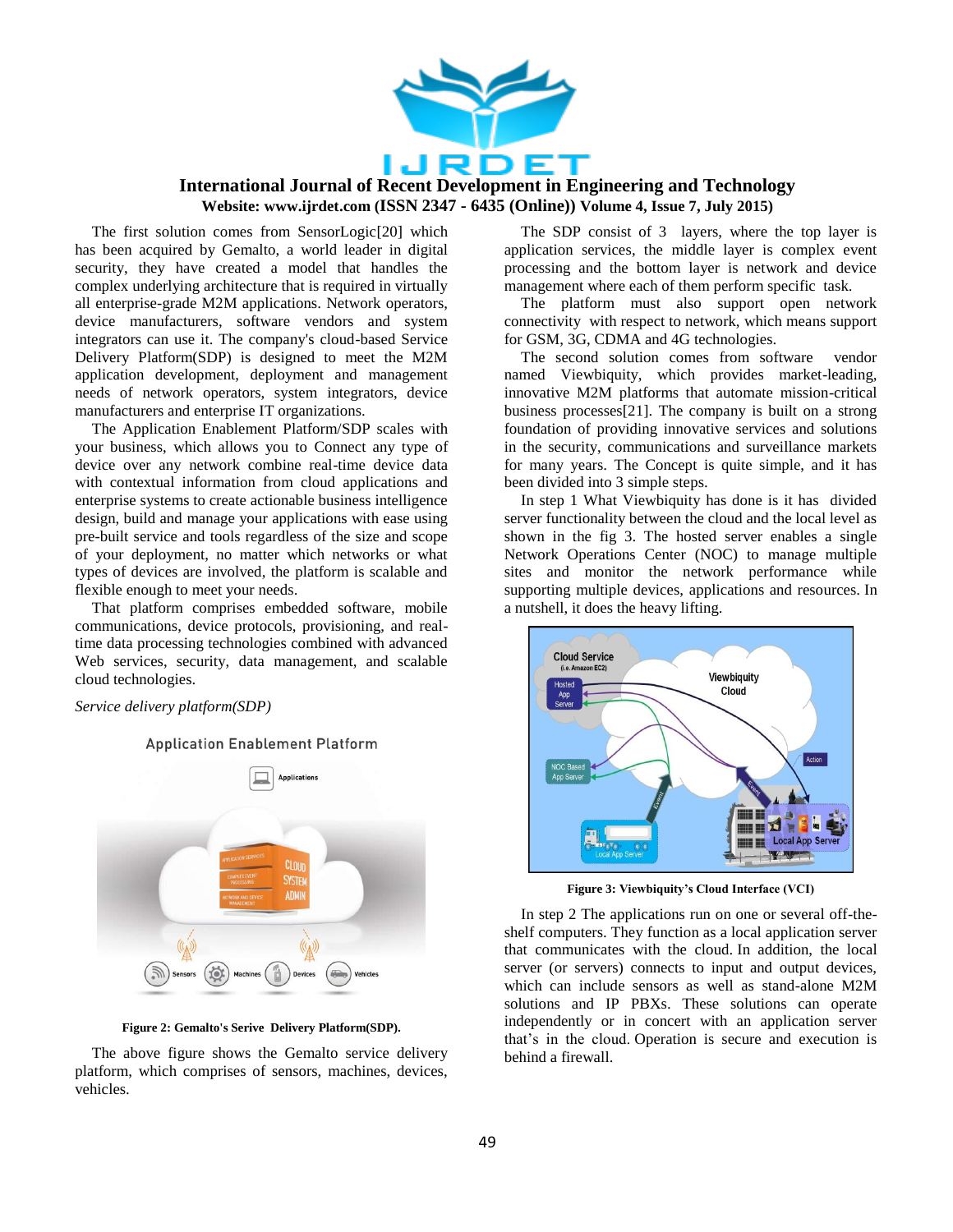

The step 3 is completely based on internet, the client interface is the customer-facing portal. It gives users realtime visibility into monitored and controlled business processes and activities via the Internet. It is the way users interface with Viewbiquity applications.

Figure 3 shows viewbiquity's cloud Interface(VCI) which comprises of viewbiquity cloud, cloud services such as amazon, azure, local app server and NOC based app server. The VCI is a hybrid solution that enables remote management through universal connectivity of geographically disparate devices and processes.

Right now M2M applications run on proprietary middleware platforms. In VCI the apps run on regular servers and are created using a combination of JavaScript and HTTP APIs plus a library of device templates.

The third solution is from Palantiri Systems which has been acquired by ThingWorx. In June 2011 Thingworx acquired Palantiri Systems, a visionary provider of the AlwaysOn software platform that enables intelligent machines to participate in a connected, collaborative world. The combination of ThingWorx and Palantiri Systems creates a single company that represents the catalyst for the next stage of the "connected device" revolution. Palantiri Systems has created a model that allows machines and production equipment to communicate with each other (M2M) as well as the people responsible for their continued operation (remote maintenance and diagnostics). That's a well-known application and when there are multiple locations communicating, is conducted via the Cloud. That's the baseline function. It's important to keep that function in mind because this vendor has taken it to a new level.



#### **Figure 4: Palantiri Systems model**

The above figure 4 shows the palantiri system model which comprises of a cloud, distributed intelligent devices, users and servers which consist of existing business information.

The model indicates that the model enables people, remote devices and enterprise business systems to maintain real-time communications via an encrypted, firewalltransparent cloud.

If we move up another step, it becomes clear that we are talking about a single unified system that allows users, engineers, service technicians, managers, and machines to become members of a virtual organization: a community that enables instantaneous worldwide communication between every member.

The final step is the addition of Web-based displays, instant messaging, and real-time business system integration. This is enabled by Palantri's AlwaysOn Core platform, which provides a comprehensive set of messaging and infrastructure services: chat-based diagnostics and communications; monitoring, alarming & alerting, real-time bi-directional data access, remote application access, data collection and visualization, bidirectional file transfer and synchronization and remote desktop and application tunneling.

### V.CONCLUSION

All three vendors have not only embraced the concept, but they have also taken it forward in interesting and innovative ways.

The first vendor Gemalto recognized that when M2M becomes part of an enterprise environment, ICT will want to be in charge. At times that means being able to create their own apps, and when they are mixed and matched with those of a service provider it also means having everything in a unified, easy to manage infrastructure.

The second vendor Viewbiquity has put forth model is very similar to that proposed by ETSI, which has extended M2M capabilities in network cores as well as separate device domains. Applications can therefore run over local or wide area networks. The integration of voice and video into the same platform as the M2M apps is an interesting development, but we'll have to wait and see how this pans out in practice.

The last vendor Palantri (Thingworx) their model focuses on machine and production equipment, which is where M2M started. Remote diagnostics is a traditional app, but this vendor has taken the concept to another level by unifying M2M data with a comprehensive set of messaging and infrastructure services.

These models are different, but they share a common vision. The integration of M2M apps with mainstream business processes will be enabled via cloud-centric technology.